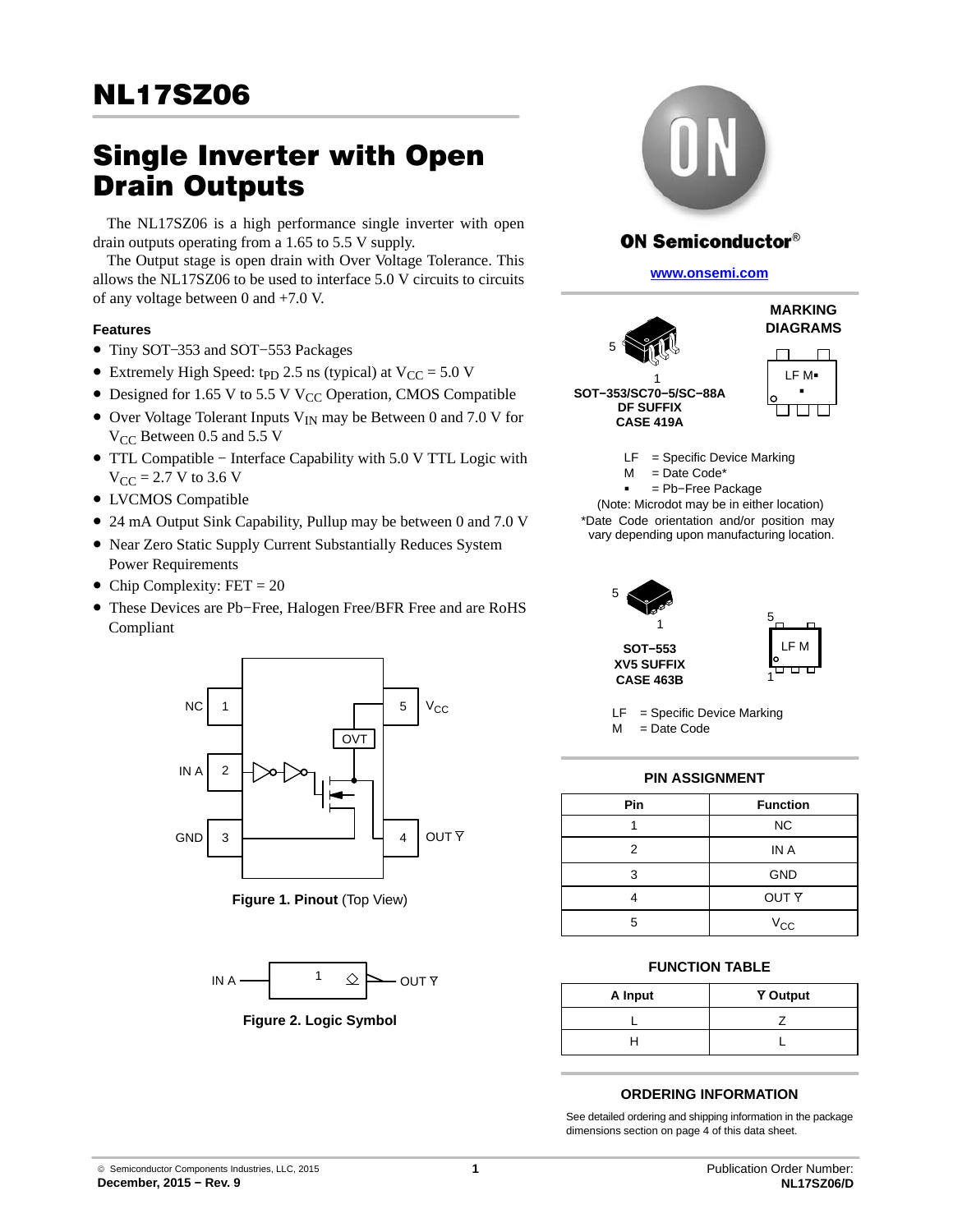#### **MAXIMUM RATINGS**

| Symbol                      | <b>Characteristics</b>                          | Value                                                                                | Unit                   |             |  |
|-----------------------------|-------------------------------------------------|--------------------------------------------------------------------------------------|------------------------|-------------|--|
| $V_{\rm CC}$                | DC Supply Voltage                               |                                                                                      | $-0.5$ to $+7.0$       | V           |  |
| $V_{\rm L}$                 | DC Input Voltage                                |                                                                                      |                        |             |  |
| $V_{\rm O}$                 | DC Output Voltage                               | Output in Z or LOW State (Note 1)                                                    | $-0.5 \le V_O \le 7.0$ | $\vee$      |  |
| lικ                         | DC Input Diode Current                          | $V_1 <$ GND                                                                          | $-50$                  | mA          |  |
| lok                         | DC Output Diode Current                         | $V_O <$ GND                                                                          | $-50$                  | mA          |  |
| Ιo                          | DC Output Sink Current                          |                                                                                      | ±50                    | mA          |  |
| $_{\rm lcc}$                | DC Supply Current Per Supply Pin                |                                                                                      | ±100                   | mA          |  |
| <sup>I</sup> GND            | DC Ground Current Per Ground Pin                | ±100                                                                                 | mA                     |             |  |
| $\mathsf{T}_{\textsf{STG}}$ | Storage Temperature Range                       |                                                                                      | $-65$ to $+150$        | $^{\circ}C$ |  |
| $P_D$                       | Power Dissipation in Still Air                  | SOT-353<br>SOT-553                                                                   | 186<br>135             | mW          |  |
| $\theta$ JA                 | <b>Thermal Resistance</b><br>SOT-353<br>SOT-553 |                                                                                      | 350<br>496             | °C/W        |  |
| $T_L$                       | Lead Temperature, 1 mm from Case for 10 Seconds |                                                                                      | 260                    | $^{\circ}C$ |  |
| $T_{\rm J}$                 | Junction Temperature Under Bias                 |                                                                                      | $+150$                 | $^{\circ}C$ |  |
| Latch-Up                    | Latchup Performance                             | Above $V_{CC}$ and Below GND at 85 $\degree$ C (Note 5)                              | ±100                   | mA          |  |
| <b>MSL</b>                  | <b>Moisture Sensitivity</b>                     |                                                                                      | Level 1                |             |  |
| $F_R$                       | <b>Flammability Rating</b>                      | Oxygen Index: 28 to 34                                                               | UL 94 V-0 @ 0.125 in   |             |  |
| <b>ESD</b>                  | <b>ESD Classification</b>                       | Human Body Model (Note 3)<br>Machine Model (Note 4)<br>Charged Device Model (Note 5) | 2000<br>200<br>N/A     | V<br>$\vee$ |  |

Stresses exceeding those listed in the Maximum Ratings table may damage the device. If any of these limits are exceeded, device functionality should not be assumed, damage may occur and reliability may be affected.

1.  $I<sub>O</sub>$  absolute maximum rating must be observed.

2. Tested to EIA/JESD22−A114−A, rated to EIA/JESD22−A114−B.

3. Tested to EIA/JESD22−A115−A, rated to EIA/JESD22−A115−A.

4. Tested to JESD22−C101−A.

5. Tested to EIA/JESD78.

#### **RECOMMENDED OPERATING CONDITIONS**

| Symbol              | <b>Parameter</b>                      | Min                                                                                     | Max         | Unit          |             |
|---------------------|---------------------------------------|-----------------------------------------------------------------------------------------|-------------|---------------|-------------|
| $V_{\rm CC}$        | <b>Supply Voltage</b>                 | Operating<br>Data Retention Only                                                        | 1.65<br>1.5 | 5.5<br>5.5    |             |
| $V_{I}$             | Input Voltage                         |                                                                                         |             | 5.5           |             |
| $V_{\rm O}$         | Output Voltage                        | (Z or LOW State)                                                                        |             | 5.5           |             |
| <b>TA</b>           | <b>Operating Free-Air Temperature</b> |                                                                                         | $-55$       | $+125$        | $^{\circ}C$ |
| $\Delta t/\Delta V$ | Input Transition Rise or Fall Rate    | $V_{CC}$ = 2.5 V $\pm$ 0.2 V<br>$V_{CC}$ = 3.0 V $\pm$ 0.3 V<br>$V_{CC}$ = 5.0 V ±0.5 V |             | 20<br>10<br>5 | ns/V        |

Functional operation above the stresses listed in the Recommended Operating Ranges is not implied. Extended exposure to stresses beyond the Recommended Operating Ranges limits may affect device reliability.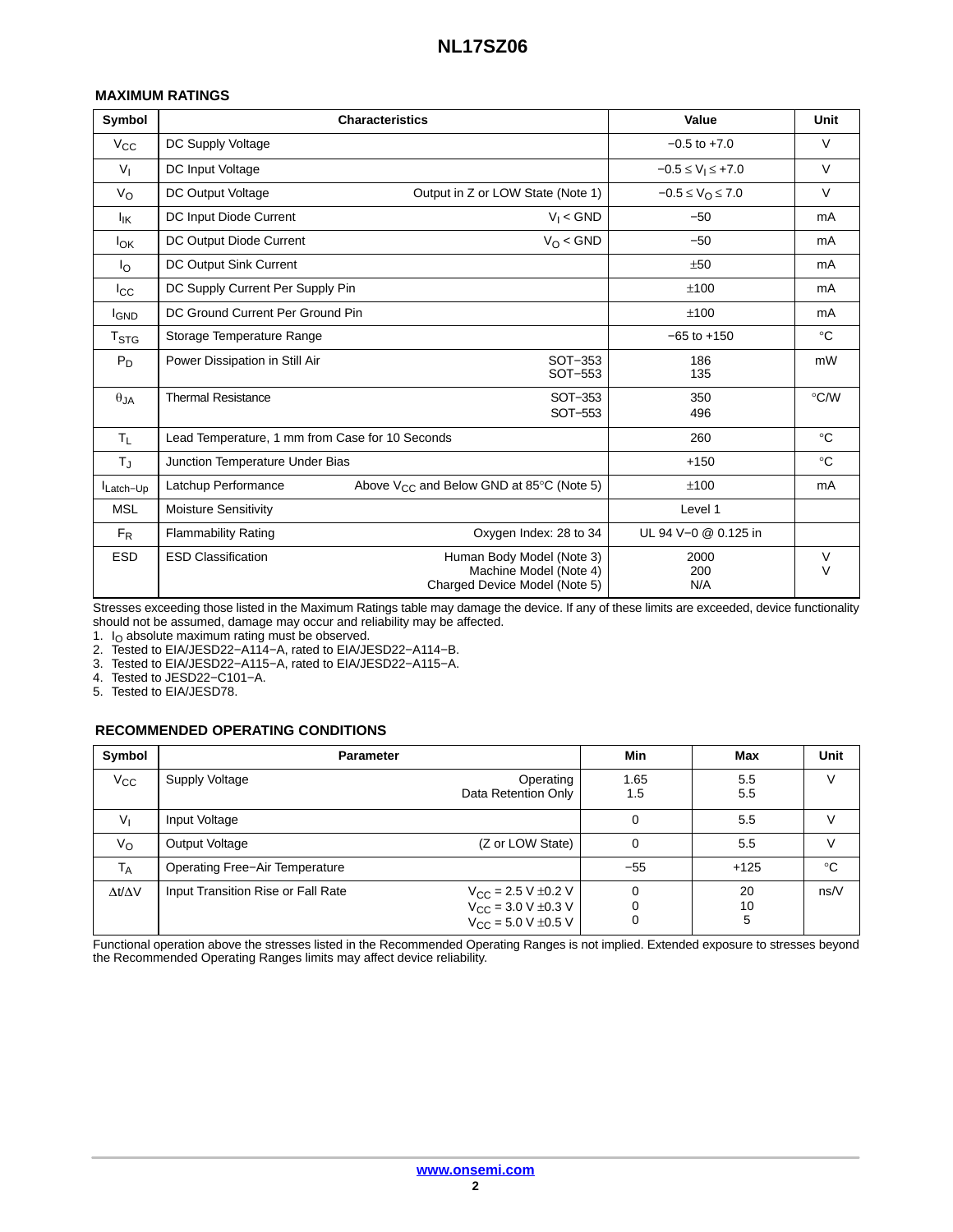#### **DC ELECTRICAL CHARACTERISTICS**

|                       |                                          |                                                 |                            | $T_A = 25^{\circ}C$             |            |                                        | $-55^{\circ}$ C $\leq$ T <sub>A</sub> $\leq$ 125°C |                                        |        |
|-----------------------|------------------------------------------|-------------------------------------------------|----------------------------|---------------------------------|------------|----------------------------------------|----------------------------------------------------|----------------------------------------|--------|
| Symbol                | <b>Parameter</b>                         | <b>Condition</b>                                | $V_{\rm CC}$<br>(V)        | Min                             | <b>Typ</b> | <b>Max</b>                             | Min                                                | Max                                    | Unit   |
| V <sub>IH</sub>       | High-Level Input Voltage                 |                                                 | 1.65 to 1.95<br>2.3 to 5.5 | $0.75$ $V_{CC}$<br>$0.7 V_{CC}$ |            |                                        | $0.75$ $V_{CC}$<br>$0.7 V_{CC}$                    |                                        | $\vee$ |
| $V_{IL}$              | Low-Level Input Voltage                  |                                                 | 1.65 to 1.95<br>2.3 to 5.5 |                                 |            | $0.25$ $V_{CC}$<br>0.3 V <sub>CC</sub> |                                                    | $0.25$ $V_{CC}$<br>0.3 V <sub>CC</sub> | $\vee$ |
| <b>LKG</b>            | Z-State Output<br>Leakage Current        | $V_{IN} = V_{IL}$<br>$V_{OUT} = V_{CC}$ or GND  | 2.3 to 5.5                 |                                 |            | ±5.0                                   |                                                    | ±10.0                                  | μA     |
| V <sub>OL</sub>       | Low-Level Output                         | $I_{OL}$ = 100 µA                               | 1.65 to 5.5                |                                 | 0.0        | 0.1                                    |                                                    | 0.1                                    | $\vee$ |
|                       | Voltage<br>$V_{IN} = V_{IH}$ or $V_{IL}$ | $I_{\Omega I} = 4 \text{ mA}$                   | 1.65                       |                                 | 0.08       | 0.24                                   |                                                    | 0.24                                   |        |
|                       |                                          | $I_{OL} = 8 \text{ mA}$                         | 2.3                        |                                 | 0.22       | 0.3                                    |                                                    | 0.3                                    |        |
|                       |                                          | $I_{OL}$ = 12 mA                                | 2.7                        |                                 | 0.22       | 0.4                                    |                                                    | 0.4                                    |        |
|                       |                                          | $I_{\Omega I} = 16 \text{ mA}$                  | 3.0                        |                                 | 0.28       | 0.4                                    |                                                    | 0.4                                    |        |
|                       |                                          | $I_{\Omega I}$ = 24 mA                          | 3.0                        |                                 | 0.38       | 0.55                                   |                                                    | 0.55                                   |        |
|                       |                                          | $I_{OL}$ = 32 mA                                | 4.5                        |                                 | 0.42       | 0.55                                   |                                                    | 0.55                                   |        |
| <b>I<sub>IN</sub></b> | Input Leakage Current                    | $V_{IN}$ = 5.5 V or GND                         | 0 to 5.5                   |                                 |            | ±0.1                                   |                                                    | ±1.0                                   | μA     |
| $I_{\text{OFF}}$      | Power Off<br>Leakage Current             | $V_{IN}$ = 5.5 V or<br>$V_{\text{OUT}} = 5.5 V$ | $\mathbf 0$                |                                 |            | 1.0                                    |                                                    | 10                                     | μA     |
| $I_{\rm CC}$          | Quiescent Supply Current                 | $V_{IN}$ = 5.5 V or GND                         | 5.5                        |                                 |            | 1.0                                    |                                                    | 10                                     | μA     |

Product parametric performance is indicated in the Electrical Characteristics for the listed test conditions, unless otherwise noted. Product performance may not be indicated by the Electrical Characteristics if operated under different conditions.

#### **AC ELECTRICAL CHARACTERISTICS**  $t_R = t_F = 2.5$  ns;  $C_L = 50$  pF;  $R_L = 500 \Omega$

|                  |                          |                                          |               | $T_{\Delta} = 25^{\circ}C$ |            | –55°C ≤ T <sub>A</sub> ≤ 125°C |     |            |      |
|------------------|--------------------------|------------------------------------------|---------------|----------------------------|------------|--------------------------------|-----|------------|------|
| Symbol           | <b>Parameter</b>         | <b>Condition</b>                         | $V_{CC} (V)$  | <b>Min</b>                 | <b>Typ</b> | <b>Max</b>                     | Min | <b>Max</b> | Unit |
| t <sub>PZL</sub> | <b>Propagation Delay</b> | $R_1 = R_1 = 500 \Omega$ , $C_1 = 50 pF$ | 1.65          | 0.8                        | 5.3        | 11.6                           | 0.8 | 12.0       | ns   |
|                  | (Figure 3 and 4)         |                                          | $2.5 \pm 0.2$ | 0.8                        | 3.0        | 3.6                            | 0.8 | 4.1        |      |
|                  |                          |                                          | $3.3 \pm 0.3$ | 0.8                        | 2.4        | 3.2                            | 0.8 | 3.7        |      |
|                  |                          |                                          | $5.0 \pm 0.5$ | 0.5                        | 2.4        | 3.0                            | 0.5 | 3.5        |      |
| $t_{PLZ}$        | <b>Propagation Delay</b> | $R_1 = R_1 = 500 \Omega$ , $C_1 = 50 pF$ | 1.65          | 0.8                        | 5.3        | 11.6                           | 0.8 | 12.0       | ns   |
|                  | (Figure 3 and 4)         |                                          | $2.5 \pm 0.2$ | 0.8                        | 2.5        | 3.6                            | 0.8 | 4.1        |      |
|                  |                          |                                          | $3.3 \pm 0.3$ | 0.8                        | 2.1        | 3.2                            | 0.8 | 3.7        |      |
|                  |                          |                                          | $5.0 \pm 0.5$ | 0.5                        | 1.2        | 3.0                            | 0.5 | 3.5        |      |

#### **CAPACITIVE CHARACTERISTICS**

| <b>Symbol</b>    | <b>Parameter</b>                       | <b>Condition</b>                                                  | Typical | Unit |
|------------------|----------------------------------------|-------------------------------------------------------------------|---------|------|
| $C_{IN}$         | Input Capacitance                      | $V_{\rm CC}$ = 5.5 V, V <sub>1</sub> = 0 V or V <sub>CC</sub>     | >2.5    | pF   |
| С <sub>ОUТ</sub> | <b>Output Capacitance</b>              | $V_{\text{CC}} = 5.5$ V, $V_1 = 0$ V or $V_{\text{CC}}$           | 4.0     | pF   |
| $C_{PD}$         | Power Dissipation Capacitance (Note 6) | 10 MHz, $V_{CC}$ = 5.5 V, V <sub>L</sub> = 0 V or V <sub>CC</sub> | 4.0     | pF   |

6. C<sub>PD</sub> is defined as the value of the internal equivalent capacitance which is calculated from the operating current consumption without load.<br>Average operating current can be obtained by the equation: I<sub>CC(OPR)</sub> = C<sub>PD</sub>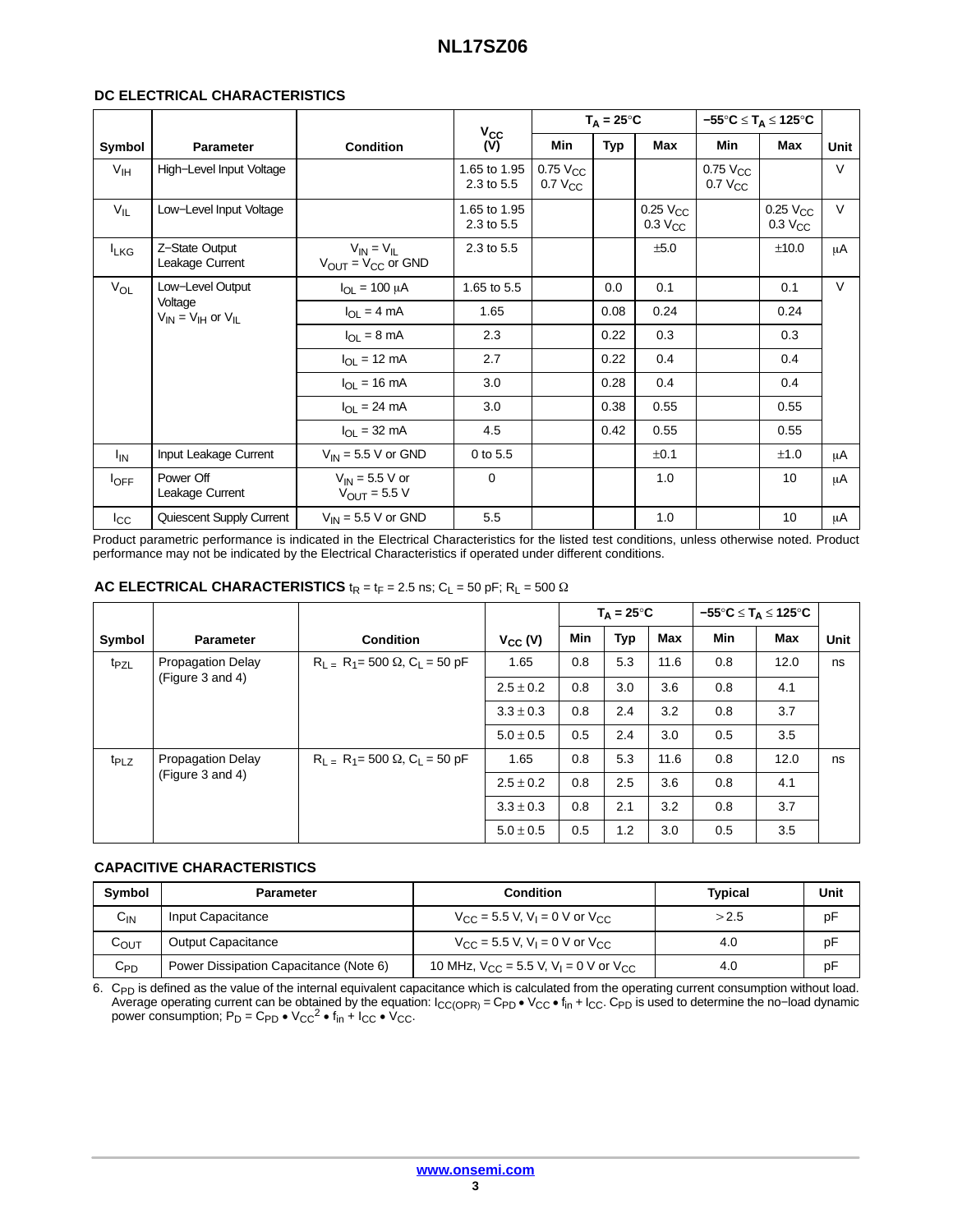# **NL17SZ06**

<span id="page-3-0"></span>





 $R_T = Z_{OUT}$  of pulse generator (typically 50  $\Omega$ )

#### **Figure 4. Test Circuit**

#### **DEVICE ORDERING INFORMATION**

| <b>Device</b><br><b>Order Number</b> | Package Type                       | Tape and Reel Size <sup>†</sup> |
|--------------------------------------|------------------------------------|---------------------------------|
| NL17SZ06DFT2G                        | SOT-353/SC70-5/SC-88A<br>(Pb-Free) | 3000 / Tape & Reel              |
| NL17SZ06XV5T2G                       | SOT-553<br>(Pb-Free)               | 4000 / Tape & Reel              |

†For information on tape and reel specifications, including part orientation and tape sizes, please refer to our Tape and Reel Packaging Specifications Brochure, BRD8011/D.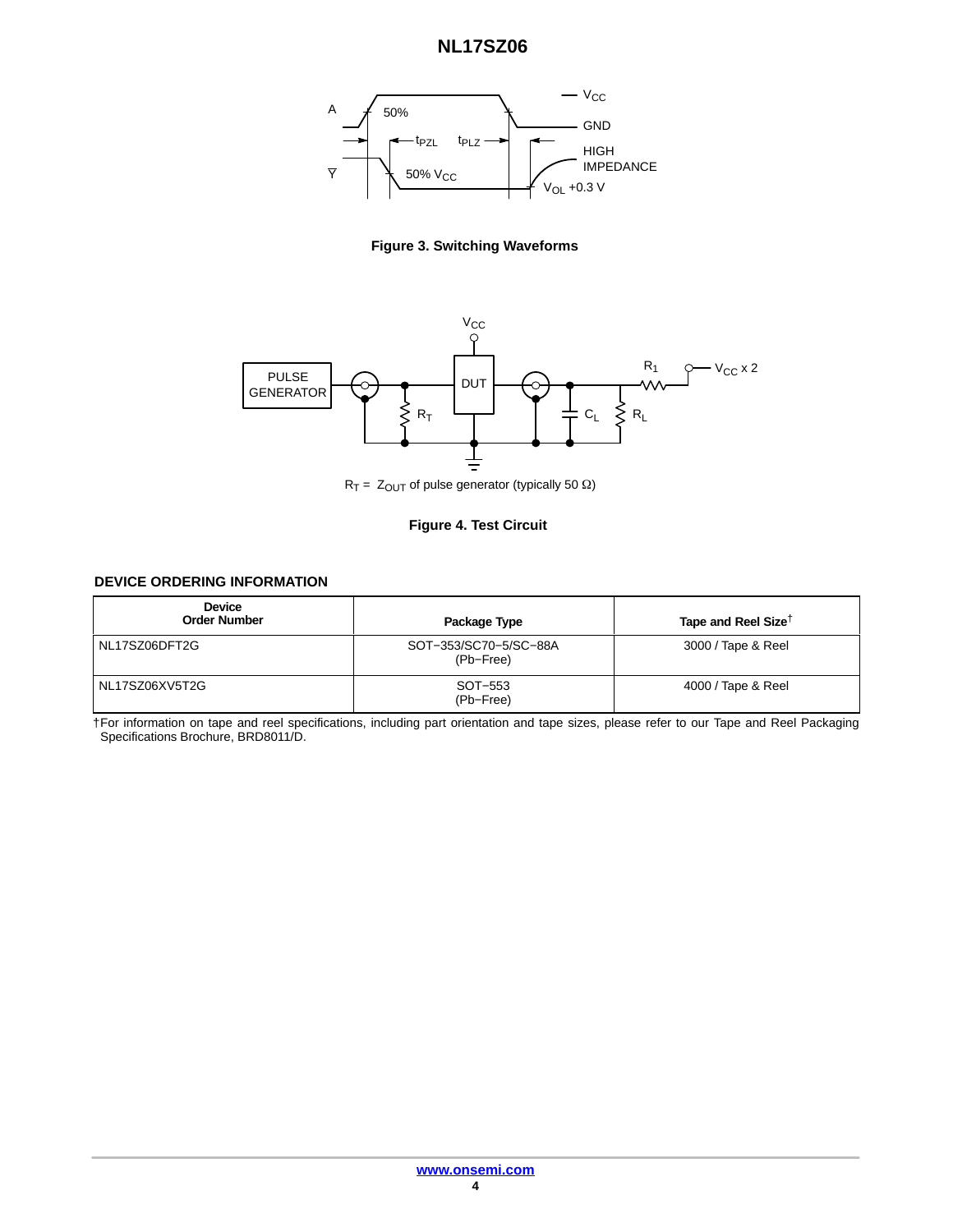## **NL17SZ06**

#### **PACKAGE DIMENSIONS**

**SC−88A (SC−70−5/SOT−353)** CASE 419A−02 ISSUE L







- 
- 
- 
- NOTES:<br>
1. DIMENSIONING AND TOLERANCING<br>
2. CONTROLLING DIMENSION: INCH.<br>
3. 419A−02.<br>
419A−02.<br>
4. DIMENSIONS A AND B DO NOT INCLUDE<br>
MOLD FLASH, PROTRUSIONS, OR GATE<br>
BURRS.

|     |           | <b>INCHES</b> |          | <b>MILLIMETERS</b> |  |
|-----|-----------|---------------|----------|--------------------|--|
| DIM | MIN       | MAX           | MIN      | MAX                |  |
| Α   | 0.071     | 0.087         | 1.80     | 2.20               |  |
| в   | 0.045     | 0.053         | 1.15     | 1.35               |  |
| C   | 0.031     | 0.043         | 0.80     | 1.10               |  |
| D   | 0.004     | 0.012         | 0.10     | 0.30               |  |
| G   |           | 0.026 BSC     |          | 0.65 BSC           |  |
| н   |           | 0.004         |          | 0.10               |  |
| J.  | 0.004     | 0.010         | 0.10     | 0.25               |  |
| ĸ   | 0.004     | 0.012         | 0.10     | 0.30               |  |
| N   | 0.008 REF |               | 0.20 REF |                    |  |
| S   | 0.079     | 0.087         | 2.00     | 2.20               |  |

**SOLDER FOOTPRINT\***



\*For additional information on our Pb−Free strategy and soldering details, please download the ON Semiconductor Soldering and Mounting Techniques Reference Manual, SOLDERRM/D.